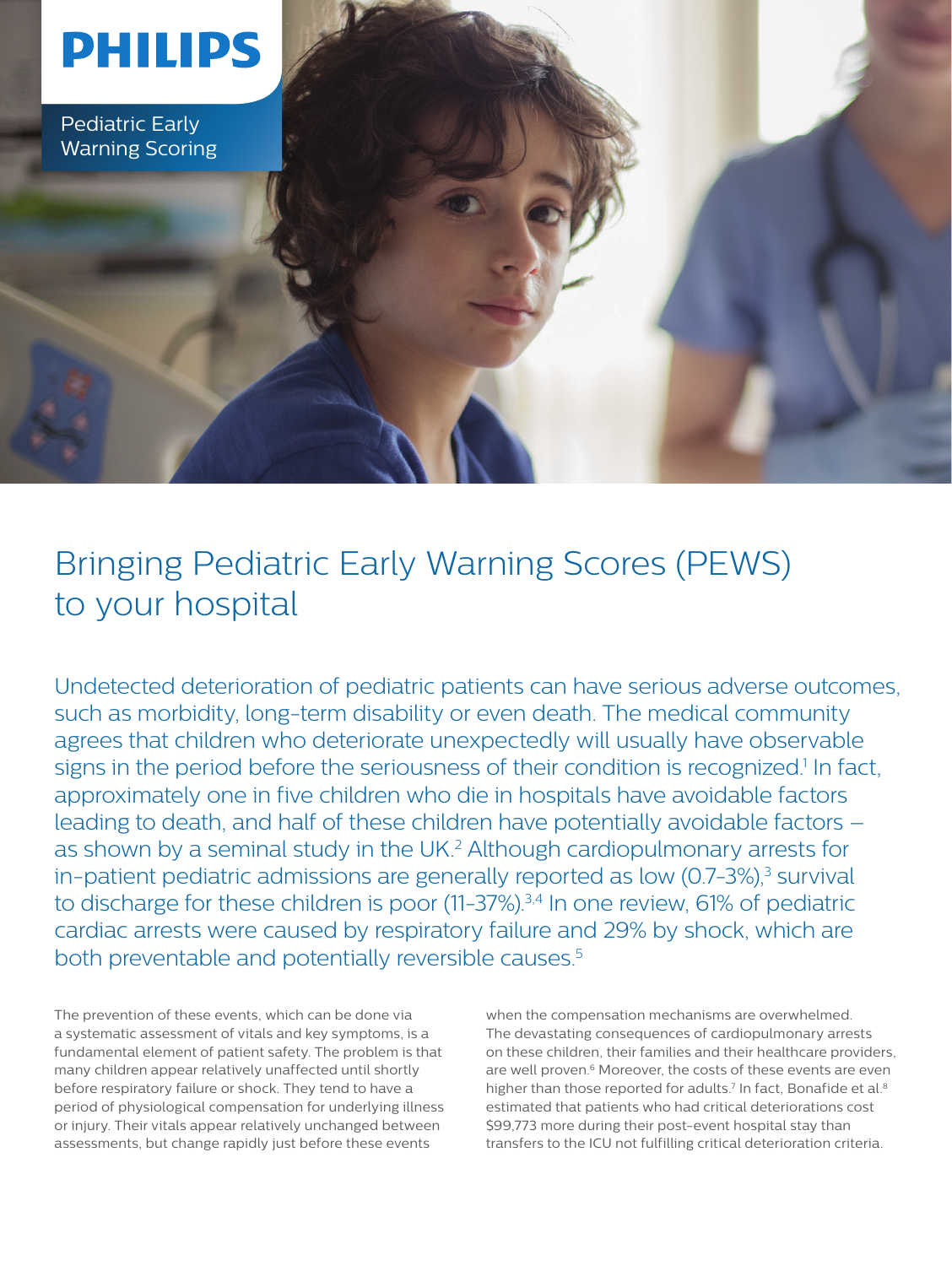## Definition of Pediatric Early Warning Scores (PEWS)

Evidence indicates that prevention of adverse events in pediatrics is possible with early detection, mitigation and escalation. PEWS are track and trigger tools to help alert clinicians to deteriorating children by periodic observation of physiological parameters, calculation of a score (based on aggregate or individual features), and predetermined criteria for escalating urgent assistance. Internationally, PEWS are particularly common throughout the USA, UK,

Ireland, Australia, and Canada. Their application is also gaining momentum in other parts of the world. Initially, PEWS were developed after carefully examining MEWS (Modified Early Warning Scores) for adults, using domain knowledge and incorporating the necessary elements unique to the pediatric populations5 – shown in **Figure 1**. This is necessary as the anatomy and physiology of children differs widely from adults leading to a higher predisposition for sudden deterioration.<sup>9</sup>

|                       | $\Omega$                                             |                                                                                                                                    | $\overline{\mathbf{2}}$                                                                                               | з                                                                                                                                                                            | <b>Score</b> |
|-----------------------|------------------------------------------------------|------------------------------------------------------------------------------------------------------------------------------------|-----------------------------------------------------------------------------------------------------------------------|------------------------------------------------------------------------------------------------------------------------------------------------------------------------------|--------------|
| <b>Behavior</b>       | Playing,<br>appropriate                              | Sleeping                                                                                                                           | Irritable                                                                                                             | Lethargic and confused<br><b>OR</b><br>reduced response to pain                                                                                                              |              |
| <b>Cardiovascular</b> | Pink<br><b>OR</b><br>capillary refill<br>1-2 seconds | Pale or dusky<br><b>OR</b><br>capillary refill<br>3 seconds                                                                        | Gray or cyanotic<br><b>OR</b><br>capillary refill<br>4 seconds<br><b>OR</b><br>tachycardia of 20<br>above normal rate | Gray or cyanotic AND<br>mottled<br><b>OR</b><br>capillary refill<br>5 seconds<br>or above<br><b>OR</b><br>tachycardia of 30<br>above normal rate<br><b>OR</b><br>bradycardia |              |
| <b>Respiratory</b>    | Within normal<br>parameters,<br>no retractions       | <10 above normal<br>parameters<br><b>OR</b><br>using accessory<br>muscles<br><b>OR</b><br>30+%FiO <sup>2</sup> or<br>3+ liters/min | >20 above normal<br>parameters<br><b>OR</b><br>retractions<br><b>OR</b><br>$40+%FiO2$ or<br>6+ liters/min             | $\geq$ 5 below normal<br>parameters with<br>retractions or grunting<br><b>OR</b><br>$50+%FiO2$ or<br>8+ liters/min                                                           |              |

### **Pediatric Early Warning Scores**

• Score by starting with the most severe parameters first.

• Score 2 extra for every 15-minute nebs (includes continuous nebs) or persistent post-op vomiting.

• Use "liters/minute" to score a regular nasal cannula.

• Use "FiO2" to score a high-flow nasal cannula.

|                                     | <b>Heart rate at rest</b> | <b>Respiratory rate at rest</b> |  |
|-------------------------------------|---------------------------|---------------------------------|--|
| Newborn (birth $-1$ month)          | $100 - 180$               | $40 - 60$                       |  |
| Infant $(1 – 12$ months)            | $100 - 180$               | $35 - 40$                       |  |
| Toddler (13 months $-$ 3 years)     | $70 - 110$                | $25 - 30$                       |  |
| Preschool $(4 - 6$ years)           | $70 - 110$                | $21 - 23$                       |  |
| School age $(7 - 12 \text{ years})$ | $70 - 110$                | $19 - 21$                       |  |
| Adolescent (13 – 19 years)          | $55 - 90$                 | $16 - 18$                       |  |

Figure 1. The PEWS score calculation sheet by Monaghan et al.<sup>8</sup>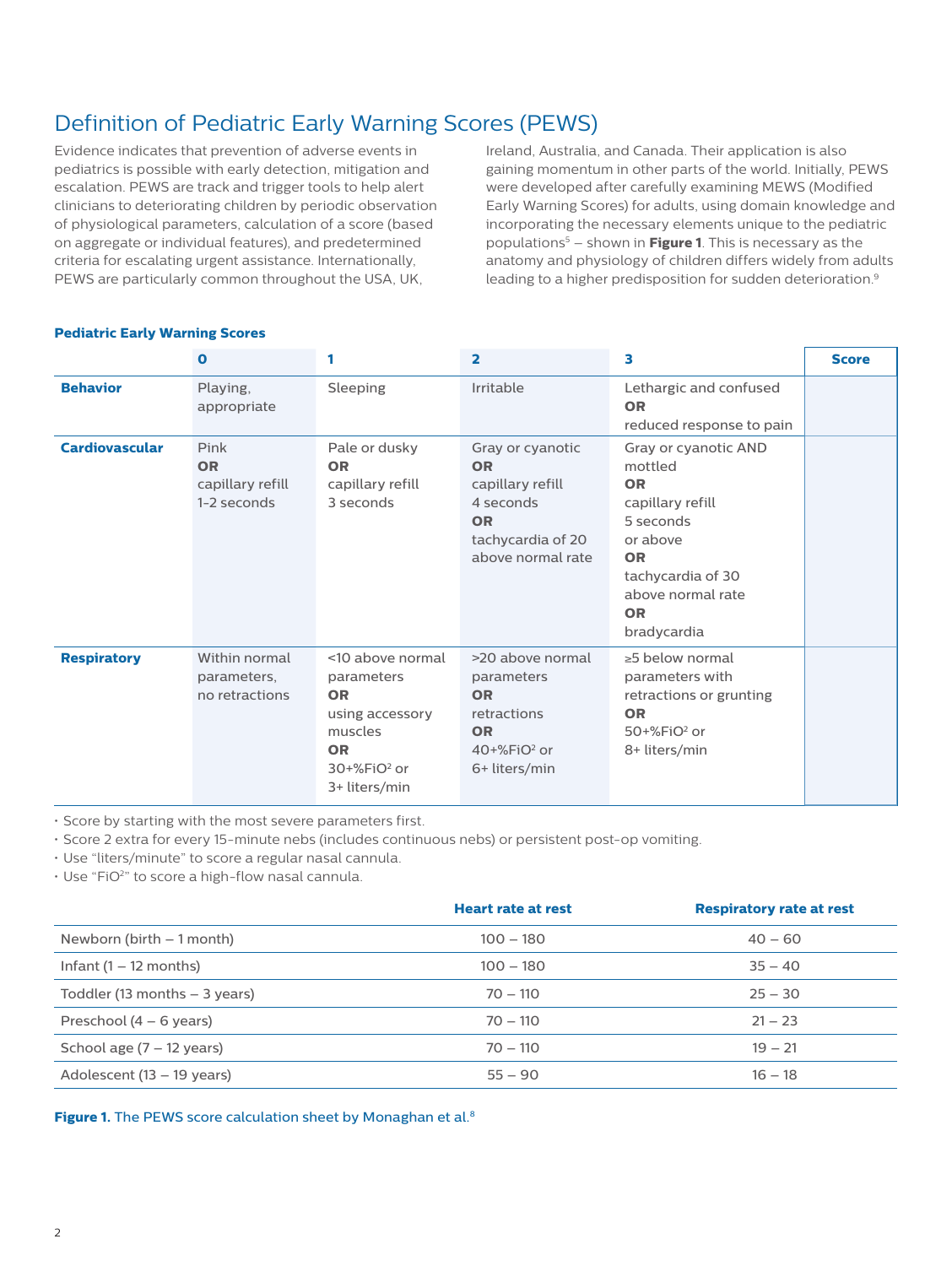### How well do PEWS perform?

**Table 1** shows a number of the most commonly used PEWS, based on the reviews in References 1, 9 and 10. Note that some of these scores are trigger scores, where an alert is generated whenever one of the parameters crosses a threshold, and others are aggregate scores where an overall score is calculated and used to generate an alert if it crosses a certain value. The table also shows performance results in terms of sensitivity and specificity as measured by different studies.

Key reasons for variations in the performance of different PEWS scores

- Differences in study cohorts (ages and co-morbidities) and settings (general wards or ED and other critical areas)
- Customizations in how these scores were applied in different organizations due to local needs and preferences
- Variations in the definition of clinical deterioration ranging from unplanned ICU admission to cardiopulmonary arrests

| <b>PEWS tools</b>                                                                     | <b>Number of parameters and score range</b> | <b>Sensitivity</b>                                                                 | <b>Specificity</b>                                                  |
|---------------------------------------------------------------------------------------|---------------------------------------------|------------------------------------------------------------------------------------|---------------------------------------------------------------------|
| Brighton PEWS - UK <sup>5</sup>                                                       | 5 parameters – aggregate score              | $90\%$ <sup>3</sup><br>78% <sup>11</sup><br>62% <sup>12</sup><br>74% <sup>13</sup> | 75%3<br>68% <sup>11</sup><br>89% <sup>12</sup><br>96% <sup>13</sup> |
| Bristol PEWS - UK <sup>14</sup>                                                       | Single parameter – trigger score            | 99% <sup>14</sup><br>96% <sup>15</sup>                                             | 66% <sup>14</sup><br>28% <sup>15</sup>                              |
| Cardiff and Vale PEWS $- U K^{16}$                                                    | 8 parameters – trigger score                | 89% <sup>16</sup><br>80% <sup>15</sup>                                             | 64% <sup>16</sup><br>86% <sup>15</sup>                              |
| Melbourne activation criteria (MAC) –<br>Australia <sup>17</sup>                      | 9 parameters - trigger score                | 68% <sup>18</sup>                                                                  | 83% <sup>18</sup>                                                   |
| Bedside PEWS (BPEWS) - Canada <sup>19,20</sup>                                        | 7 parameters – aggregate score              | 82%20                                                                              | 93%20                                                               |
| Birmingham Toronto PEWS - UK Canada <sup>21</sup>                                     | 16 parameters – aggregate score             | 78% <sup>21</sup>                                                                  | 95% <sup>21</sup>                                                   |
| Cardiac children's hospital early warning score<br>$(C$ -CHEWS) – USA <sup>4,22</sup> | 5 parameters – aggregate score              | 67.2% <sup>22</sup>                                                                | 94% <sup>22</sup>                                                   |

**Table 1.** Showing some of the most commonly used PEWS scores with their corresponding values of sensitivity and specificity as observed in different studies.

A team from the Great Ormond Street Hospital and UCL (University College London) compared the predictive performance of several PEWS on the same data set.15 Their motivation was that, despite the multitude of PEWS available, only a minority have been evaluated for their predictive performance. Their data set included patients on pediatric wards collected over two years. All patients who suffered a critical deterioration event were designated "cases" and matched with a control closest in age who was present on the same ward at the same time. The main outcome measures were respiratory and/or cardiac arrest, unplanned transfer to pediatric intensive care, and/or unexpected death.

Although the authors compared more than 12 different PEWS/trigger systems, focus will be on the most commonly used scores given in **Table 1**, which shows results in terms

of sensitivity and specificity. The Birmingham Toronto and C-CHEWS were not used in the comparative study.15 **Figure 2** shows the sensitivity and specificity of five of the PEWS tested on the same data set. The best performer was the Cardiff and Vale PEWS, followed by the Bedside PEWS. The authors concluded that overall trigger systems demonstrated better sensitivity (probability of detection) than aggregate scoring systems, but worse specificity (true negative rates). They also concluded that PEWS demonstrated the ability to detect children at risk of critical deterioration at a significant time before the event (**Figure 3**). Trigger systems showed a longer time to event, reflecting the increased sensitivity. In reality, the selection of PEWS by a clinical team depends on several factors: target sensitivity and specificity, workflow and ease of use, and the ability of the team to record measurements.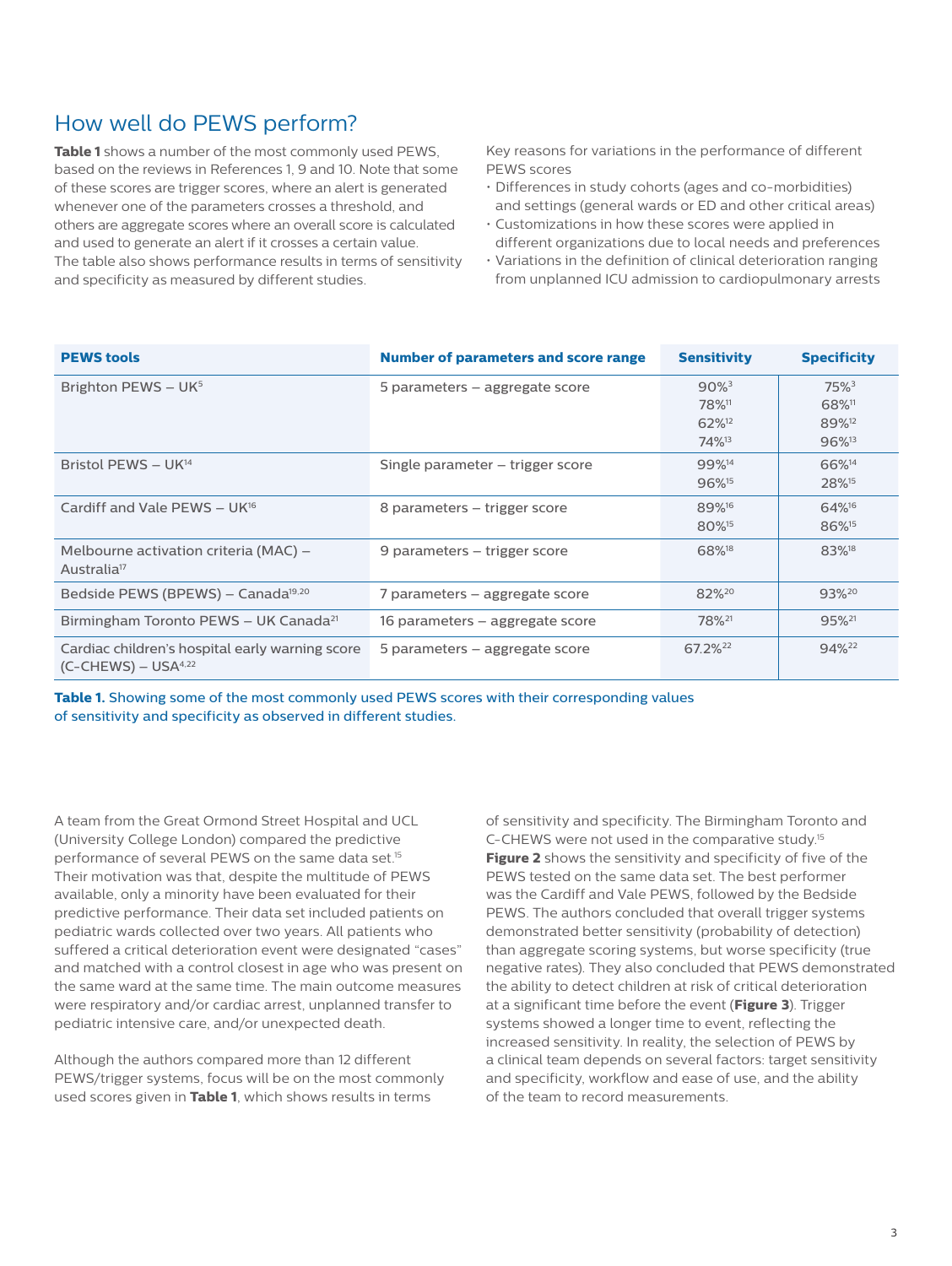### Comparison of different PEWS Time to event



**Figure 2.** Retrospective comparison of different PEWS as calculated by Chapman et al.15 based on the same data set collected in London over two years.



**Figure 3.** Time before an event (in hours) where a particular PEWS can detect deterioration (Chapman et al).<sup>15</sup>

Sensitivity Specificity

#### A comprehensive system for detecting deteriorating children **39.5 39.83** comprehensive system for **72%**



Figure 4. Based on the work by EW van der Jagt on identifying the key components for building a comprehensive system for deteriorating patients.<sup>23</sup>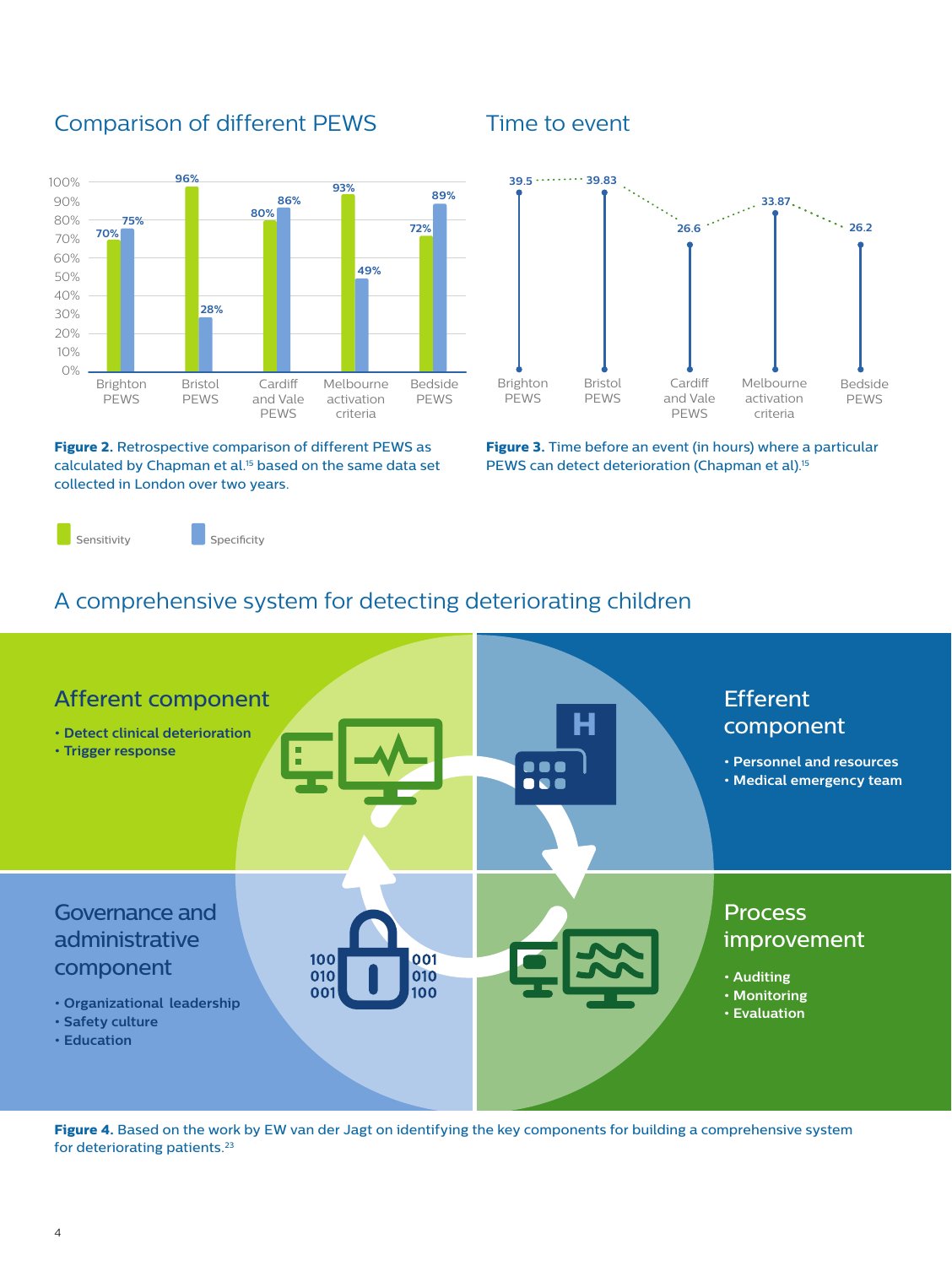In practice, the key goal in deploying early warning scores is to ensure timely recognition of deteriorating patients combined with a timely and appropriate response from skilled staff.<sup>1</sup> EW van der Jagt highlights four important components that need to go hand-in-hand for a successful implementation of early warning scores.<sup>23</sup>

These components, summarized in **Figure 4:**

- **• The afferent component:** This aims to detect clinical deterioration in time, and trigger an appropriate response. **Table 1** showed several PEWS that can perform this task. It is recommended to combine these scores with clear guidance regarding monitoring type and frequency, flagging of diagnostic risk factors as well as a mandatory escalation system.24
- **• The efferent component:** Ensuring access to a medical emergency team that can respond rapidly, in combination with a network of clinicians that can provide the response. The structure and function of the response limb (or the efferent component) are dependent upon the needs of the institution. A multidisciplinary team with the skills and resources to assess and manage emergencies is recommended.24 Proactive identification through a rover team or scheduled safety huddles may help with earlier identification of patients at risk.
- **• Process improvement:** This summarizes the regular use of auditing, monitoring and evaluation to make sure that the processes around PEWS implementation are efficient. This should be designed around the desired outcomes and identify successes, near misses and failures throughout the process.
- **• Governance and administrative component:** This highlights the importance of organizational leadership in addition to maintaining a safety culture in the hospital. Training and education play a crucial role here in bringing all team members on-board and making sure that PEWS are being implemented and sustained for long periods. This component should also be designed around the desired outcomes and key performance indicators.

### PEWS outcomes

The use of PEWS has several benefits. Based on the existing literature, the following are highlighted outcomes:

- Can provide evidence that empowers nurses to overcome barriers to escalating care<sup>25,26</sup>
- Provides less-experienced nurses with vital sign reference ranges<sup>25</sup>
- Increases the proportion of patients seen by a consultant from the time of breach to PICU admission – e.g., in Theilen et al., the proportion increased from 49% to 82%.<sup>27</sup>
- Decreases late ICU transfers e.g., the time from breach to PICU admission fell from 21 h to 10  $h^{27}$
- Identifies deterioration better than a physician's opinion alone<sup>28</sup>
- Earlier detection (with a time period identified) i.e., decreasing the time from trigger criteria to clinician response (by 9.25 hours prior to event)<sup>22</sup>
- Decreases PICU length of stay, which would have a positive impact on the children spending less time in critical care, as well as reducing the associated costs. The decrease of length of stay was by around two days.<sup>27</sup>
- $\cdot$  Possibly reduces ward cardiac arrests and mortality<sup>29</sup>
- $\cdot$  Decreases in code team activations<sup>30</sup>
- $\cdot$  Compliance and adherence to guidelines<sup>31</sup>

From a cost-benefit analysis, Bonafide et al. looked into the advantages of having a medical emergency team (MET) in a pediatric ward combined with a deterioration score for over four years.8 The conclusion was that while having MET teams is costly, the costs are small compared to those of deteriorations in the ward. In fact, the annual cost of having a nurse, respiratory therapist and ICU specialists is equivalent to only a reduction of 3.5 critical deterioration events. The recommendation from that study is that the use of a deterioration score combined with a MET has significant cost reduction benefits to the hospital.

### PEWS challenges

Despite showing positive impacts in many studies, the application of PEWS scores in practice can have many challenges. Some of these include:

- Compared to adult EWS (Early Warning Score), PEWS needs a variation in age-specific thresholds.<sup>1</sup>
- Some children are unable to articulate their level of pain or discomfort, which makes it more difficult for the clinical team to document these levels.
- Staff training issues and adherence to new protocols.
- Incomplete measurement of some of the required vital signs. A Danish study by Jensen et al. proposed a multicenter randomized trial using Bedside PEWS, deducing that all seven items in Bedside PEWS are complete in only 5% of the time.<sup>19,32</sup> In particular, the study showed that clinicians had difficulty in measuring blood pressure and consciousness levels.
- The fact that there are many available PEWS scores can be confusing for hospitals. The lack of large-scale validation and comparison studies can also be problematic. Unlike MEWS for adults, there are currently no government or medical guidelines recommending one score over another.
- As the previous section highlighted, deterioration detection and response require a comprehensive change management framework that embodies processes and education as well as communication. If any of these elements were missing, hospitals would definitely find it challenging to implement PEWS and maintain results over time.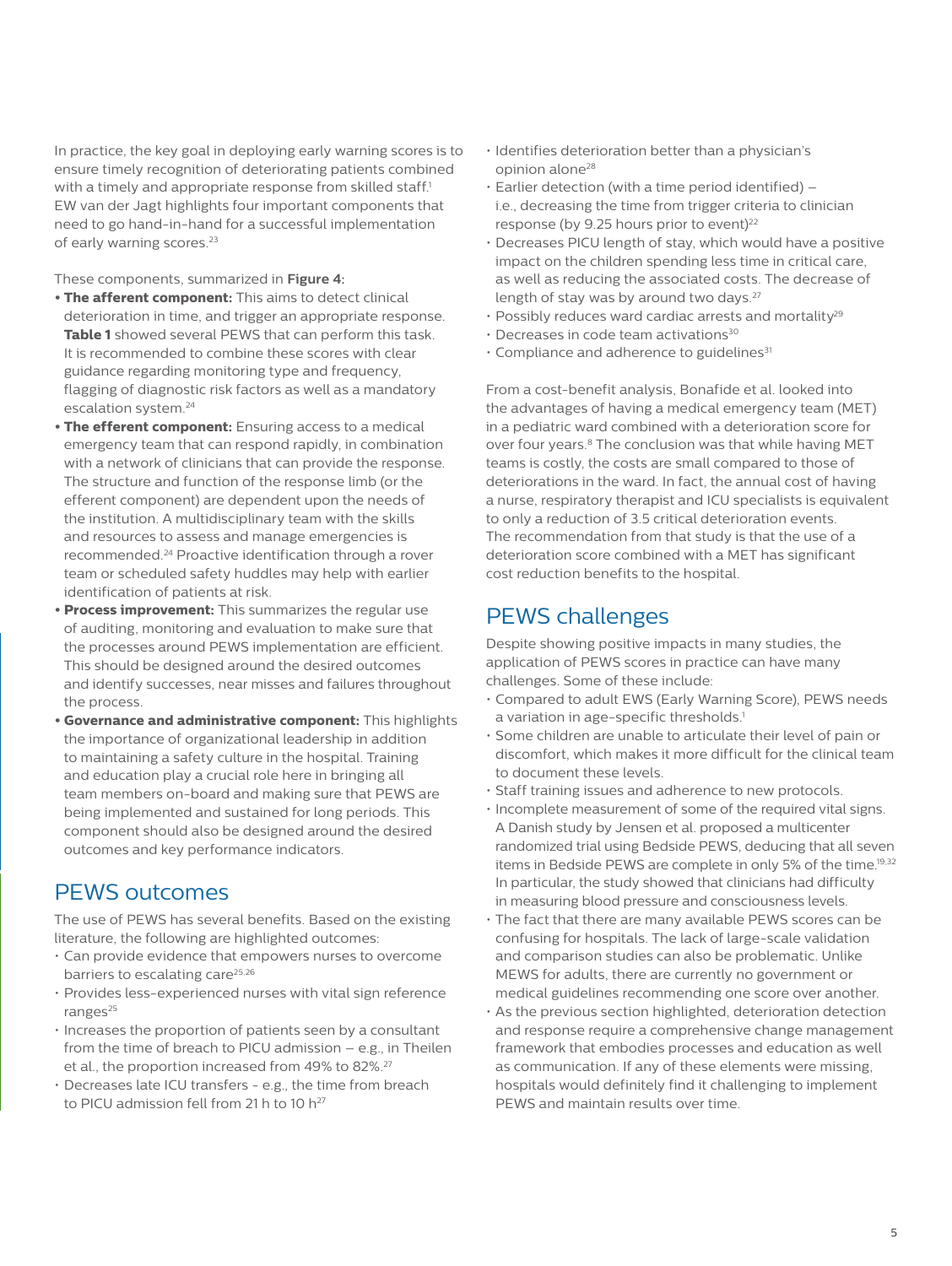## How can Philips bring PEWS to your hospital?

Philips Early Warning Scoring System IntelliVue Guardian Solution (IGS) offers a comprehensive solution to help address clinical deterioration and patient care. It allows caregivers to automatically acquire vital signs, automate early warning scoring (EWS) calculations, aid in identifying early signs of deterioration, and can inform responsible clinicians for an efficient intervention. Philips Guardian Software can be embedded in clinical workflows and automatically incorporated in electronic health records. For surveying an adult population, Guardian prospective evaluation in two general wards of a hospital in the United Kingdom has shown a 52% increase of rapid response team notifications that triggered interventions. In addition to that, the evaluation showed a 20% decrease in mortality, an 86% decrease in cardiac arrests, a 24% reduction in ICU admission, and a 31% reduction in the severity of patients admitted to the ICU.<sup>33</sup>

IGS provides a means of addressing many of the challenges in deploying PEWS scores, and notifying rapid response teams when needed:

- **• Pediatric-specific deterioration detection:** Philips offers an EWS system that recognizes the fundamental physiological differences between adults and children. Our Pediatric Early Warning System (PEWS) calculates early warning scores that take into account the unique patterns of deterioration in children, placing a greater emphasis on nursing observations in determining the level of risk.<sup>33</sup>
- **• Bringing PEWS scoring to the child's bedside:** This can simplify workflows by directly uploading the vital signs data into the EHR to reduce the vital signs collection time and provide an early patient deterioration score and direction

on the monitor. The Philips infrastructure allows the calculation of PEWS in spot-check or continuous mode using the Philips Patient Information Center (PIC iX), if the patient is on continuous monitoring.

- **• Highly configurable:** IGS is highly configurable and able to accommodate different PEWS such as trigger and aggregate scores, given in **Table 1**. The Guardian solution can also be accessed from different devices and screens to match the hospital's workflow.
- **• Facilitating communication:** The Care Event event management system can be configured to deliver notifications to the care team's mobile devices of choice, aiming to improve communication between care teams regardless of caregiver location.33
- **• Running multiple algorithms at once:** Guardian supports more than one scoring algorithm for a single patient at the same time. This allows clinicians to combine PEWS with other scores (such as sepsis screening scores) that can be used on long and short time windows simultaneously to assess patient risk from multiple points of view.
- **• Support in workflow integration:** As the previous section highlighted, deterioration detection and efficient response require a comprehensive change management framework that embodies processes and education as well as communication. Philips clinical specialists are trained to assess current workflows and practices, then collaborate with clinical teams to identify process changes that can positively affect RRT activation within customized configurations. They will plan, validate and test the solution to facilitate successful workflow transitions.

### **IntelliVue GuardianSoftware** – a comprehensive solution to help address clinical deterioration and patient care



**Figure 5.** Overview of the components of the Philips General Care solution.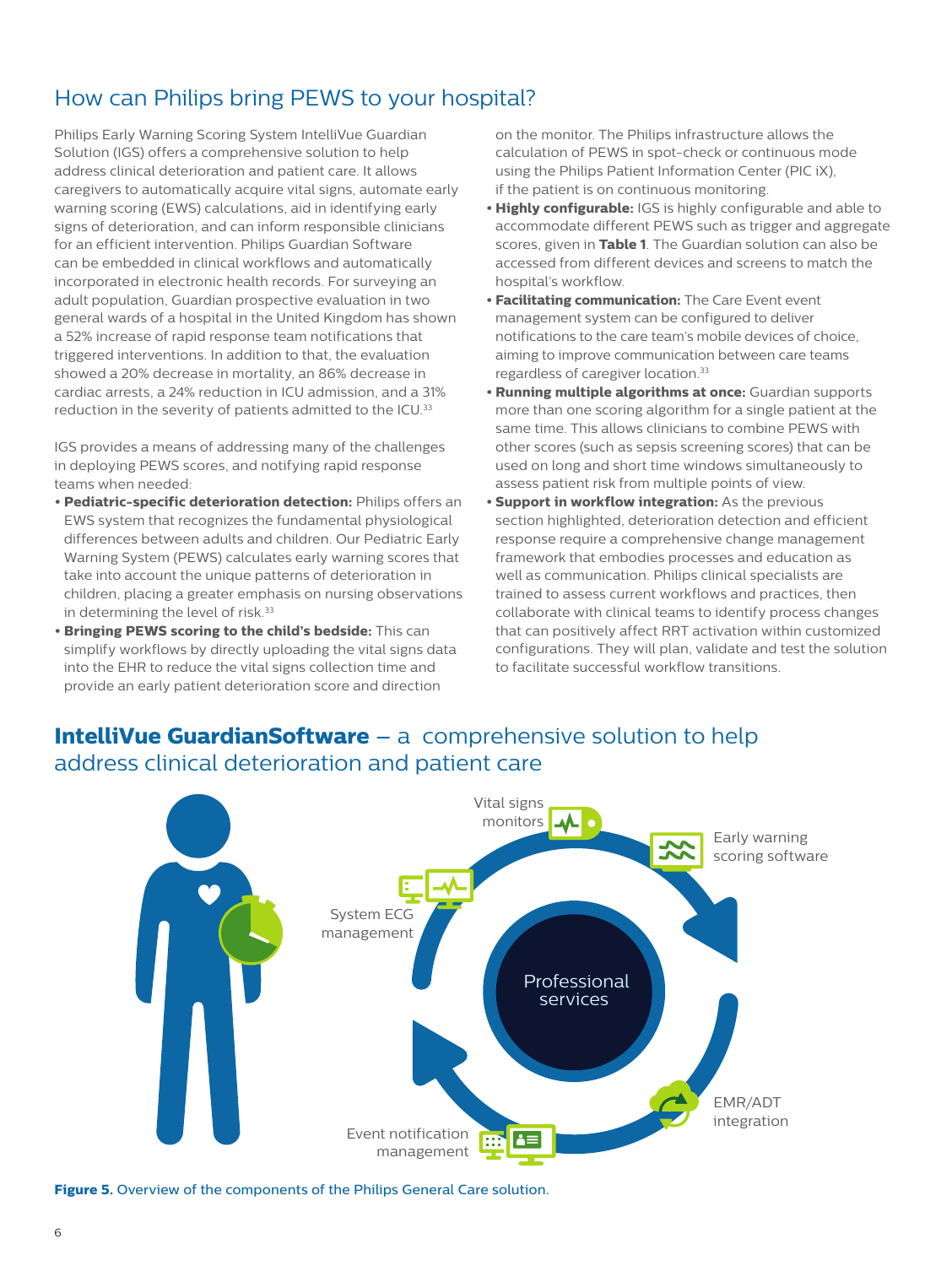#### **References**

- Lambert V, Matthews A, MacDonell R, Fitzsimons J. Paediatric early warning systems for detecting and responding to clinical deterioration in children: a systematic review. BMJ Open. 2017 Mar 1;7(3):e014497.
- 2. Confidential Enquiry into Maternal and Child Health. Why Children Die: A Pilot Study 2006. CEMACH. 2008.
- 3. Tucker KM, Brewer TL, Baker RB, Demeritt B, Vossmeyer MT. Prospective evaluation of a pediatric inpatient early warning scoring system. J Spec Pediatr Nurs JSPN. 2009 Apr;14(2):79–85.
- 4. McLellan MC, Gauvreau K, Connor JA. Validation of the Children's Hospital Early Warning System for Critical Deterioration Recognition. J Pediatr Nurs. 2017 Feb;32:52–8.
- 5. Monaghan A. Detecting and managing deterioration in children. Nurs Child Young People [Internet]. 2005 Feb 1 [cited 2018 Apr 13];17(1). Available from https://doi.org/10.7748/paed.17.1.32.s27
- 6. Pediatric Sudden Cardiac Arrest Section on Cardiology and Cardiac Surgery. Pediatrics. 2012. http://pediatrics.aappublications.org/content/pediatrics/ early/2012/03/21/peds.2012-0144.full.pdf
- 7. Duncan HP, Frew E. Short-term health system costs of paediatric in-hospital acute life-threatening events including cardiac arrest. Resuscitation. 2009 May;80(5):529–34.
- 8. Bonafide CP, Localio AR, Song L, Roberts KE, Nadkarni VM, Priestley M, et al. Cost-benefit analysis of a medical emergency team in a children's hospital. Pediatrics. 2014 Aug;134(2):235–41.
- 9. Murray JS, Williams LA, Pignataro S, Volpe D. An Integrative Review of Pediatric Early Warning System Scores. Pediatr Nurs. 2015 Aug;41(4):165–74.
- 10. 15 04 Pediatric Early Warning System Literature Review.pdf [Internet]. [cited 2018 Apr 13]. Available from http://www.childhealthbc.ca/sites/default/ files/15%2004%20Pediatric%20Early%20Warning%20System%20-%20 Literature%20Review.pdf
- 11. Gold DL, Mihalov LK, Cohen DM. Evaluating the Pediatric Early Warning Score (PEWS) system for admitted patients in the pediatric emergency department. Acad Emerg Med Off J Soc Acad Emerg Med. 2014 Nov;21(11):1249–56.
- 12. Skaletzky SM, Raszynski A, Totapally BR. Validation of a modified pediatric early warning system score: a retrospective case-control study. Clin Pediatr (Phila). 2012 May;51(5):431–5.
- 13. Miranda J de OF, de Camargo CL, Nascimento CL, Portela DS, Monaghan A. Accuracy of a pediatric early warning score in the recognition of clinical deterioration 1. Rev Lat Am Enfermagem [Internet]. 2017 Jul 10;25. Available from https://www.ncbi.nlm.nih.gov/pmc/articles/PMC5511004/
- 14. Haines C, Perrott M, Weir P. Promoting care for acutely ill children-development and evaluation of a paediatric early warning tool. Intensive Crit Care Nurs. 2006 Apr;22(2):73–81.
- 15. Chapman SM, Wray J, Oulton K, Pagel C, Ray S, Peters MJ. "The Score Matters": wide variations in predictive performance of 18 paediatric track and trigger systems. Arch Dis Child. 2017;102(6):487–95.
- 16. Edwards ED, Powell CVE, Mason BW, Oliver A. Prospective cohort study to test the predictability of the Cardiff and Vale paediatric early warning system. Arch Dis Child. 2009 Aug;94(8):602–6.
- 17. Tibballs J, Kinney S, Duke T, Oakley E, Hennessy M. Reduction of paediatric in-patient cardiac arrest and death with a medical emergency team: preliminary results. Arch Dis Child. 2005 Nov;90(11):1148–52.
- 18. Edwards ED, Mason BW, Oliver A, Powell CVE. Cohort study to test the predictability of the Melbourne criteria for activation of the medical emergency team. Arch Dis Child. 2011 Feb;96(2):174–9.
- 19. Parshuram CS, Dryden-Palmer K, Farrell C, Gottesman R, Gray M, Hutchison JS, et al. Effect of a Pediatric Early Warning System on All-Cause Mortality in Hospitalized Pediatric Patients: The EPOCH Randomized Clinical Trial. JAMA. 2018 13;319(10):1002–12.
- 20.Parshuram CS, Hutchison J, Middaugh K. Development and initial validation of the Bedside Paediatric Early Warning System score. Crit Care. 2009;13(4):R135.
- 21. Duncan H, Hutchison J, Parshuram CS. The Pediatric Early Warning System score: a severity of illness score to predict urgent medical need in hospitalized children. J Crit Care. 2006 Sep;21(3):271–8.
- 22. McLellan MC, Gauvreau K, Connor JA. Validation of the Cardiac Children's Hospital Early Warning Score: an early warning scoring tool to prevent cardiopulmonary arrests in children with heart disease. Congenit Heart Dis. 2014 Jun;9(3):194–202.
- 23. Jagt EW van der. Improving Pediatric Survival from Resuscitation Events: The Role and Organization of Hospital-based Rapid Response Systems and Code Teams. Curr Pediatr Rev. 2013;9(2):158–74.
- 24. Levin AB, Brady P, Duncan HP, Davis AB. Pediatric Rapid Response Systems: Identification and Treatment of Deteriorating Children. Curr Treat Options Pediatr. 2015 Mar 1;1(1):76–89.
- 25. Bonafide CP, Roberts KE, Weirich CM, Paciotti B, Tibbetts KM, Keren R, et al. Beyond statistical prediction: qualitative evaluation of the mechanisms by which pediatric early warning scores impact patient safety. J Hosp Med. 2013 May;8(5):248–53.
- 26. Jensen CS, Aagaard H, Olesen HV, Kirkegaard H. Inter-rater reliability of two paediatric early warning score tools. Eur J Emerg Med Off J Eur Soc Emerg Med. 2017 Jul 31.
- 27. Theilen U, Leonard P, Agrawal D, Weitz J, Simpson D. Impact of early warning on paediatric intensive care. Arch Dis Child. 2010 Apr 1;95(Suppl 1):A45–A45.
- 28. Fenix JB, Gillespie CW, Levin A, Dean N. Comparison of Pediatric Early Warning Score to Physician Opinion for Deteriorating Patients. Hosp Pediatr. 2015 Sep 1;5(9):474–9
- 29. Bonafide CP, Localio AR, Roberts KE, Nadkarni VM, Weirich CM, Keren R. Impact of rapid response system implementation on critical deterioration events in children. JAMA Pediatr. 2014 Jan;168(1):25–33.
- 30.Douglas K, Collado JC, Keller S. Implementation of a Pediatric Early Warning Scoring System at an Academic Medical Center. Crit Care Nurs Q. 2016 Dec;39(4):363.
- 31. Rahman ZH, Leahy NE, Sessler K, Greenway A, Sorensen L, Breznak K, et al. A Pilot Study to Validate the Burn Center Pediatric Early Warning Score Tool in Clinical Practice. J Burn Care Res Off Publ Am Burn Assoc. 2016 Jun;37(3):160–5.
- 32. Jensen CS, Aagaard H, Olesen HV, Kirkegaard H. A multicentre, randomised intervention study of the Paediatric Early Warning Score: study protocol for a randomised controlled trial. Trials. 2017 Jun 8;18:267.
- 33. IntelliVue Guardian EWS | Philips Healthcare [Internet]. Philips. [cited 2018 Jun 26]. Available from https://www.usa.philips.com/healthcare/clinical-solutions/earlywarning-scoring/intellivueguardian-ews